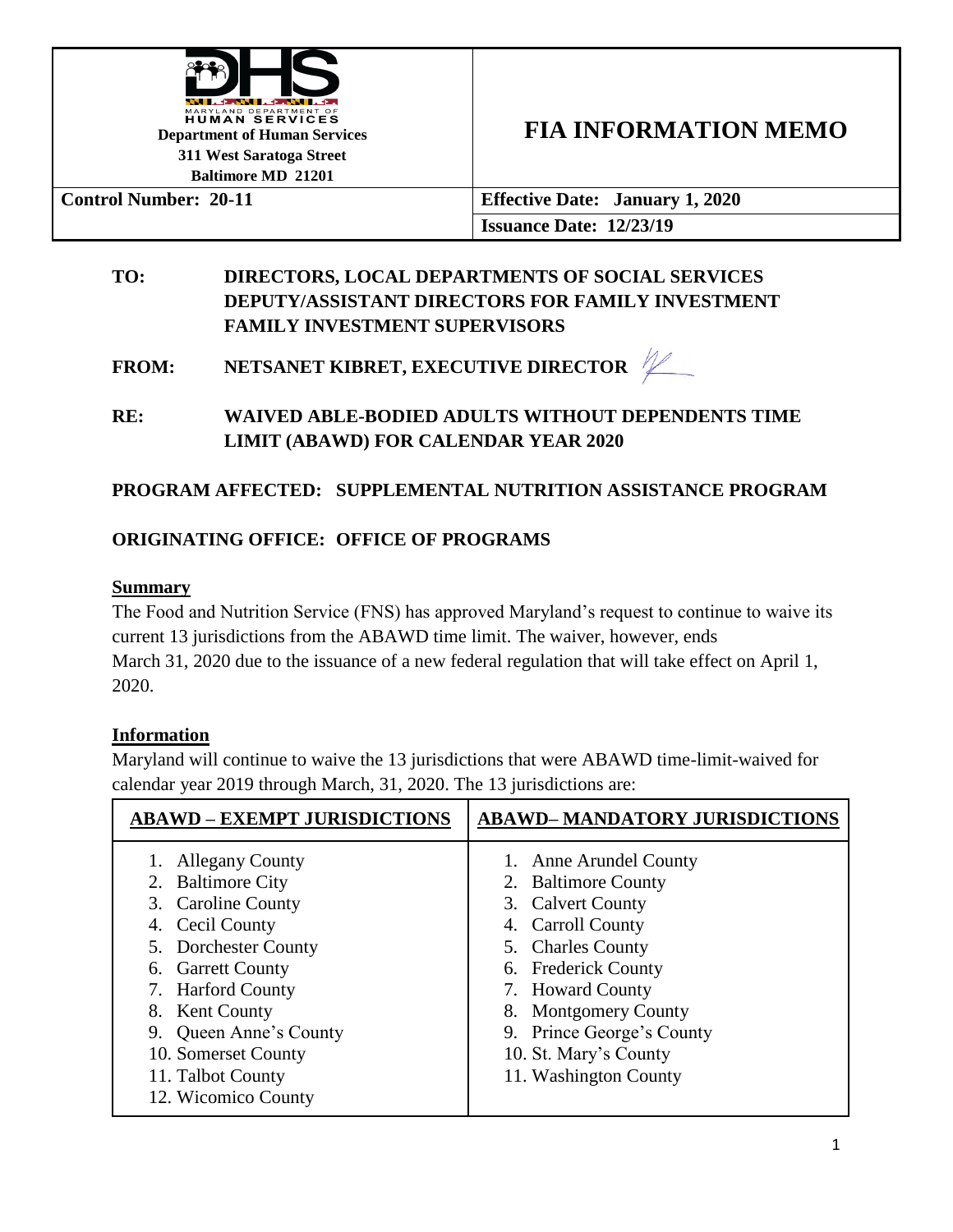13. Worcester County

The current procedures on ABAWD throughout the State will remain unchanged until April 1, 2020.

On December 6, 2020, FNS finalized its proposed rule that was first published on February 1, 2019. The new rule revises the conditions under which FNS would waive, when requested by States, ABAWD time limits in areas that have unemployment rate of over 10 percent of or a lack of sufficient jobs. In addition, the rule limits carryover ABAWD discretionary exemptions.

Under the new rule, which is to be implemented April 1, 2020, Maryland anticipates that the majority, if not all, currently waived jurisdictions will lose their waiver from the time limit – resulting in all ABAWDs in those jurisdictions becoming subject to work requirements. FIA is monitoring this new rule closely and will issue more information and direction closer to April 1, 2020.

#### **Inquiries**

For policy-related questions, please complete the [FIA Policy Information Request Form](http://kb.dhs.maryland.gov/family-investment-administration/contact-us-with-your-fia-program-eligibility-policy-question/) found on Knowledge Base as shown in the screenshot below.



For CARES/systems questions, please contact [fia.bsdm@maryland.gov.](mailto:fia.bsdm@maryland.gov)

cc: DHS Executive Staff FIA Management Staff Constituent Services